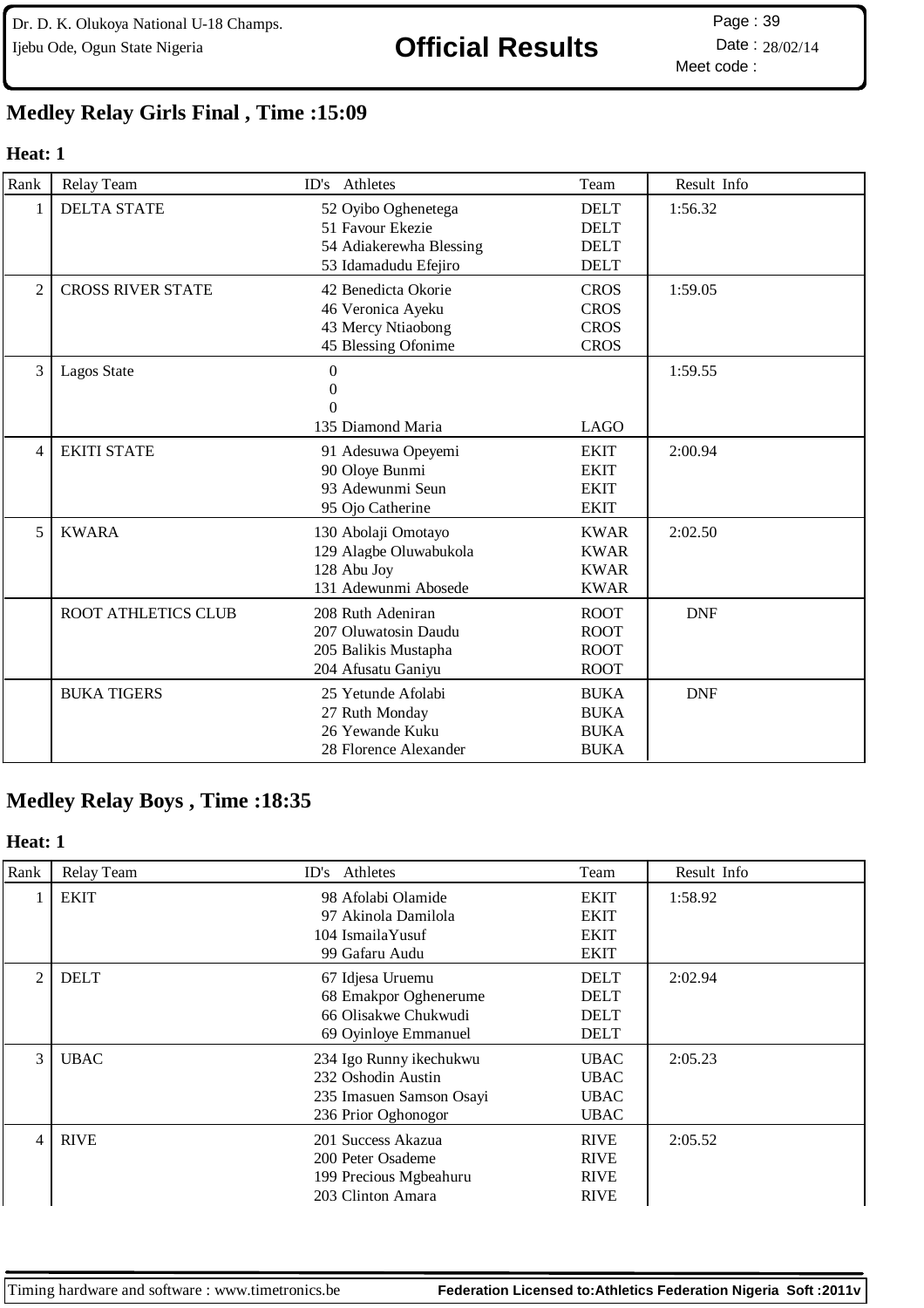Dr. D. K. Olukoya National U-18 Champs.

# Ijebu Ode, Ogun State Nigeria **Christian Contain Contain Packary Date** : 17/02/14

|   | <b>OYO</b>       | 246 Obisesan Benjamin<br>194 Mayowa Popoola<br>197 Ajibola Kazeem<br>195 Bodunde Adetunji  | Oyo<br><b>OYO</b><br><b>OYO</b><br><b>OYO</b>            | 2:06.33    |
|---|------------------|--------------------------------------------------------------------------------------------|----------------------------------------------------------|------------|
| 6 | <b>SPLENDOUR</b> | 216 Sanusi Rasheed<br>222 Yusuf Adesola<br>225 Ogunsekan Rasak<br>217 Isiaka Ismail        | <b>SPLE</b><br><b>SPLE</b><br><b>SPLE</b><br><b>SPLE</b> | 2:08.01    |
|   | ISL              | 123 Olayemi Sunday<br>122 Emmanuel Chukwudeafor<br>125 Olaniyna Razaki<br>126 Obu Emmanuel | <b>ISL</b><br>ISL<br>ISL<br>ISL                          | <b>DNF</b> |

#### **Heat: 2**

| Rank           | Relay Team  | ID's Athletes                                                                            | Team                                                     | Result Info |
|----------------|-------------|------------------------------------------------------------------------------------------|----------------------------------------------------------|-------------|
| 1              | Kwar        | 241 Isaac Rotimi<br>242 Lekan Ajiboye<br>244 Soyemi Abiola<br>240 Sikiru Adeyemi         | Kwar<br>Kwar<br>Kwar<br>Kwar                             | 1:58.23     |
| $\overline{2}$ | <b>BUKA</b> | 36 Abiodun Kako<br>37 Agbolade Orelaja<br>40 Bakare Gbenga<br>35 Samson Nathaniel        | <b>BUKA</b><br><b>BUKA</b><br><b>BUKA</b><br><b>BUKA</b> | 2:01.44     |
| 3              | <b>AJAG</b> | 4 Atanda Akindele<br>6 Emmanuel Bamidele<br>3 Jeremiah Enyinniah<br>5 Tope Karounwi      | AJAG<br><b>AJAG</b><br>AIAG<br>AJAG                      | 2:04.05     |
| $\overline{4}$ | FAPP        | 115 Omotoye Oluwasakin<br>$\boldsymbol{0}$<br>$\theta$<br>116 Olashinde olatunde         | FAPP<br>FAPP                                             | 2:06.31     |
| 5              | <b>APAC</b> | 15 Tagwai Precious Simon<br>13 Ojo Daniel<br>12 Onne Chinonso Gentle<br>14 Yakubu Godwin | <b>APAC</b><br><b>APAC</b><br><b>APAC</b><br><b>APAC</b> | 2:06.93     |
| 6              | <b>CROS</b> | 50 Ezekiel Nyong<br>47 David Anthony<br>48 David Eyo<br>49 Emmanuel Effiom               | <b>CROS</b><br><b>CROS</b><br><b>CROS</b><br><b>CROS</b> | 2:10.57     |

# **Medley Relay Boys Final , Time :15:10**

### **Heat: 1**

| Rank                        | Relay Team         | ID's Athletes         | Team        | Result Info |
|-----------------------------|--------------------|-----------------------|-------------|-------------|
|                             | Kwara State        | 241 Isaac Rotimi      | Kwar        | 1:56.32     |
|                             |                    | 242 Lekan Ajiboye     | Kwar        |             |
|                             |                    | 244 Soyemi Abiola     | Kwar        |             |
|                             |                    | 240 Sikiru Adeyemi    | Kwar        |             |
| $\mathcal{D}_{\mathcal{L}}$ | <b>EKITI STATE</b> | 98 Afolabi Olamide    | <b>EKIT</b> | 1:59.05     |
|                             |                    | 97 Akinola Damilola   | <b>EKIT</b> |             |
|                             |                    | 104 IsmailaYusuf      | <b>EKIT</b> |             |
|                             |                    | 99 Gafaru Audu        | <b>EKIT</b> |             |
| $\mathcal{F}$               | <b>DELTA STATE</b> | 67 Idjesa Uruemu      | <b>DELT</b> | 1:59.55     |
|                             |                    | 68 Emakpor Oghenerume | <b>DELT</b> |             |
|                             |                    | 66 Olisakwe Chukwudi  | <b>DELT</b> |             |
|                             |                    | 69 Oyinloye Emmanuel  | <b>DELT</b> |             |